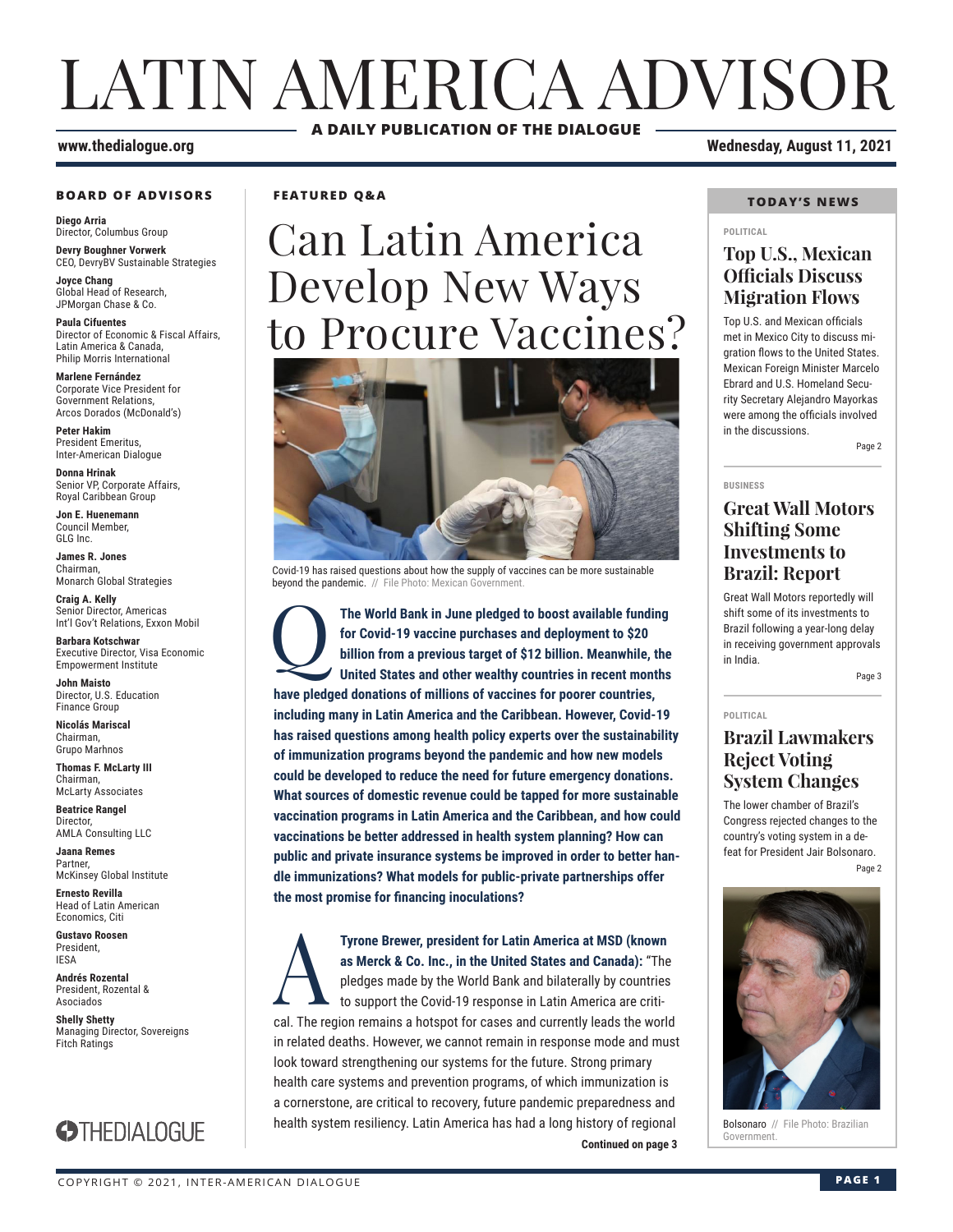#### **POLITICAL NEWS**

### Top U.S., Mexican Officials Discuss Migration Flows

Top U.S. officials met Tuesday in Mexico City with high-level Mexican government officials to discuss migration flows to the United States, Reuters reported. "The delegations agreed to expand cooperation in order to manage orderly, safe and regular migration flows with respect for the human rights of migrants and asylum seekers," Mexico's Foreign Ministry said in a statement. The meeting included Mexican Foreign Minister Marcelo Ebrard, U.S. Homeland Security Secretary Alejandro Mayorkas, National Security Advisor Jake Sullivan and the National Security Council's senior director for the Western Hemisphere, Juan Gonzalez, Reuters reported. After the meeting, Ebrard said in a tweet that Mexico's relations with the United States were "going very well" and that the talks were "productive." In addition to discussing ways to slow the flow of migrants attempting to cross into the United States, the officials discussed the countries' response to the Covid-19 pandemic, as well as economic and security issues, the Associated Press reported. Mexico's Foreign Ministry said the delegations had examined recent immigration flows and agreed to strengthen cooperation in order to achieve safe and orderly migration, the AP reported. Ebrard said at a news conference earlier on Tuesday that the talks would also address efforts to reopen the U.S.-Mexico border, in addition to measures that the United States has proposed in order to contain immigration from Central America, Reuters reported. Tuesday's talks came a day after U.S. Vice President Kamala Harris and Mexican President Andrés Manuel López Obrador in a call discussed migration, the pandemic and the need to strengthen the economies of Central American countries. Harris and López Obrador also talked about a plan for the United States to send doses of Covid-19 vaccines to Mexico. On Tuesday, Ebrard said the United States had agreed to send Mexico 8.5 million more

vaccine doses. The United States this month is to send the neighboring country up to five million doses of the AstraZeneca vaccine and 3.5 million doses of the Moderna vaccine.

### Colombia's FARC Recruited 18,600 Children: Tribunal

The now-demobilized Revolutionary Armed Forces of Colombia, or FARC, rebel group recruited more than 18,600 children into its ranks in the 20 years preceding its peace accord with the government in 2016, a special tribunal that investigates war crimes announced Tuesday, the Associated Press reported. The Special Jurisdiction for Peace said it will call on former FARC leaders to testify about their recruitment of children. The estimate of the number of children recruited into the guerrilla group came from 31 databases assembled by government investigators, human rights groups and relatives of the youths who were recruited, the AP reported. "A provisional estimate, which could be even greater, of 18,667 boys and girls used in the conflict by the FARC is, without a single doubt, one of the most terrible acts that could have happened during the conflict," tribunal magistrate Eduardo Frentes said at a news conference, Reuters reported.

#### **ECONOMIC NEWS**

## Peruvian Miners Will Pay \$3 Bn in Taxes: Industry Group

Peruvian miners will pay a record 12 billion soles (\$3 billion) in taxes this year, more than double the amount they paid in 2019 before the pandemic, the National Society of Mining, Oil and Energy said in a statement on Tuesday, Reuters reported. Mining is an important source of tax revenue in Peru, which is the second-largest copper producer in the world after Chile. Higher copper prices and a weaker local

#### **NEWS BRIEFS**

#### **Brazil's Lower House Rejects Changes to Voting System**

The lower house of Brazil's Congress on Tuesday rejected changes to the country's voting system in a defeat for President Jair Bolsonaro, Reuters reported. Bolsonaro pushed the measure to require some electronic ballot boxes to produce paper receipts. He has claimed fraud, without providing evidence, in the voting system as his public support has dropped amid what critics say is his mismanagement of the Covid-19 pandemic. The disease has killed more than 564,00 people in Brazil, more than any other country except the United States, according to Johns Hopkins University.

### **Tropical Storm Fred Takes Aim at Haiti, Dominican Republic**

Tropical Storm Fred is heading toward the Dominican Republic and Haiti today, with forecasters warning of heavy rains and possible flooding and mudslides, the Associated Press reported. Fred on Tuesday passed by the U.S. Virgin Islands and Puerto Rico, where some power outages were reported. Fred was centered 115 miles east-southeast of Santo Domingo early today, moving west-northwest at 15 miles per hour, the U.S. National Hurricane Center said.

### **Minera Lumina Copper Says it Regrets Strike at Chile's Caserones Mine**

Minera Lumina Copper said on Tuesday that it regretted workers' decision to leave contract negotiations and strike at its Caserones mine in Chile, Reuters reported. The union said on Monday that talks with the company had gone nowhere and that it had no choice but to walk out. Tuesday was the first day of the strike after the two parties completed a 10-day period of government-mediated talks.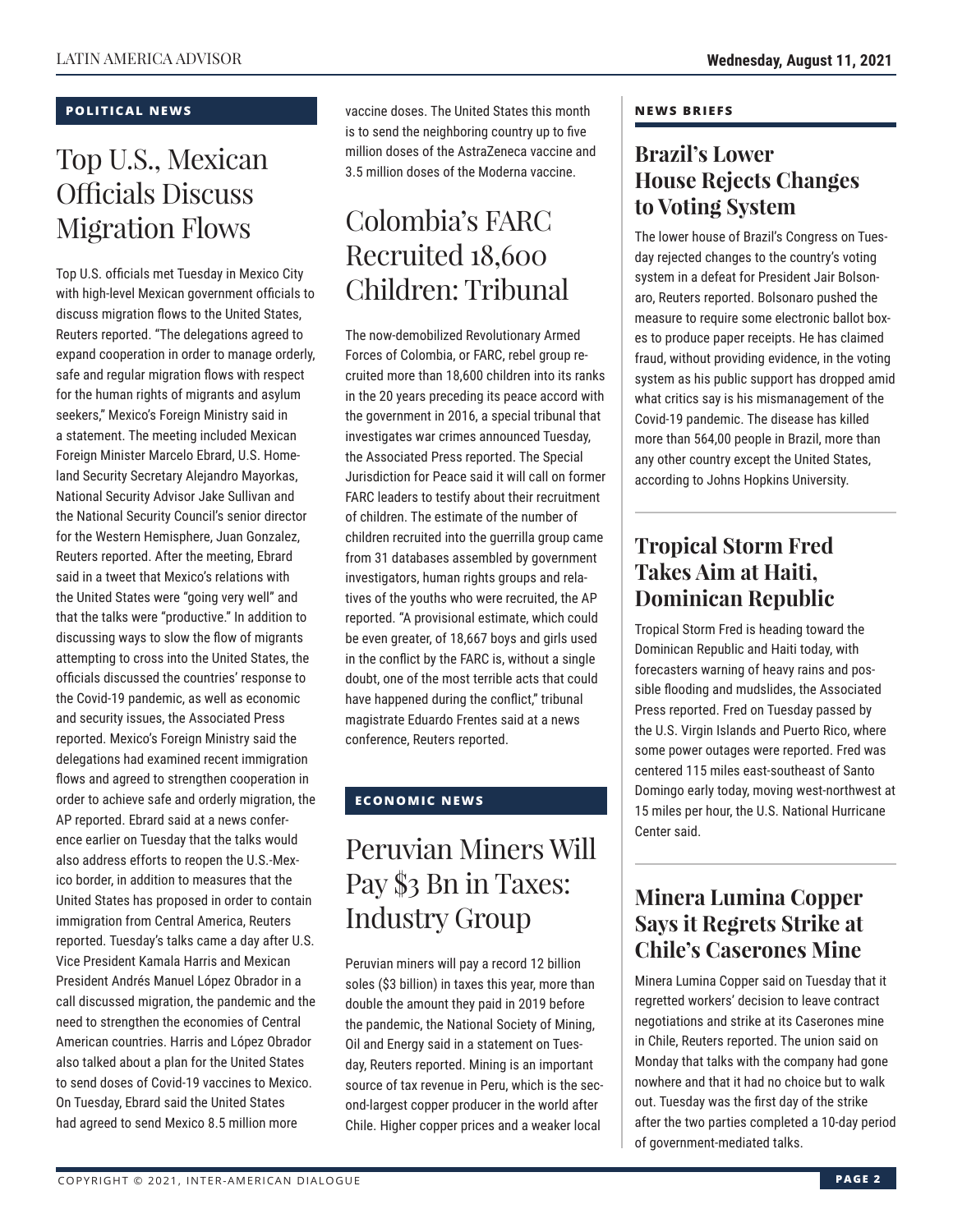currency this year have driven up revenues for miners as well as increased their tax bills, Reuters reported. The industry group said miners paid 4 billion soles in taxes in 2020 amid coronavirus-related lockdowns and about 4.8 billion soles in 2019. The statement came a day after new Finance Minister Pedro Francke said Peru could hike mining taxes without affecting competitiveness. In an interview with Reuters, Francke said leftist President Pedro Castillo's government could boost taxes in the sector in order to fund promised public programs.

#### **BUSINESS NEWS**

### Great Wall Motors Reportedly Will Shift Investments to Brazil

Chinese automaker Great Wall Motors will shift some investments from India to Brazil following a year-long delay in winning government approvals in the Asian nation, Reuters reported today, citing three unnamed sources with direct knowledge of the matter. The reallocation could be of as much as \$300 million of the \$1 billion investment originally planned for India. "Brazil is almost a done deal, and it did not make sense to keep the funds blocked for India," one of the sources told Reuters, explaining the reasoning behind the shift. The sources also said that James Yang, who led the company's unit in India, would assist with operations in the South American nation. They added that Great Wall is close to acquiring a former plant of Germany-based automaker Daimler in Brazil. There had been reports earlier this year that Great Wall had finalized the acquisition of a Mercedes-Benz plant in Iracemápolis, in São Paulo state, according to local newspaper O Globo. Mercedes-Benz is a subsidiary of Daimler. The companies have not officially announced a deal. Bloomberg News also reported earlier this year that the two firms were in talks about a potential transaction, which could total several hundred million dollars. The German automaker stopped car production in Brazil in December, citing difficult market conditions.

#### **FEATURED Q&A / Continued from page 1**

and national-level commitment to vaccine access. However, the pandemic has revealed longstanding challenges with immunization systems. To accelerate recovery on routine vaccination rates, expand access to new vaccines and equip public health systems to address emerging infectious diseases, immunization programs require sustained and increased financing. The region has experimented with financing and program implementation options, from incentivizing private company contributions to leveraging a strong primary health care network to deliver vaccination services. Looking ahead, governments can build on these models and work with stakeholders, including insurers and the private sector, to prioritize funding for vaccines and establish financing mechanisms. This will enhance access and uptake of vaccination across the life course, generating health and broader societal benefits. By committing to long-term prioritization and solutions, countries can advance Latin America's leadership in immunization programming."

Carlos Espinal, director of the<br>
Global Health Consortium, and<br>
Francisco Becerra, scientific a<br>
visor at the Robert Stempel Co<br> **Carlos Consortium Global Health Consortium, and Francisco Becerra, scientific advisor at the Robert Stempel College of Public Health & Social Work at Florida International University:** "Expenditures on immunizations have increased due to the purchasing of Covid-19 vaccines. However, this budget increment is dedicated solely to these vaccines. In middle- and low-income countries, such funding is based mostly on external loans and an increase in external debt. According to the World Bank, following the increases in government spending due to Covid-19, including an important increase of health expenditures, most countries will hold back fiscal policies in 2021 and 2022 with a potential fall in government spending per capita. Vaccination coverages have been greatly affected in Latin America and the Caribbean. The coverage in 2020 for DPT3 (diphtheria, pertussis, tetanus) was

84 percent, which translates into 2.2 million children being vulnerable to these diseases. MMR2 (measles, rubella) dropped to 61 percent and polio3 to 61 percent. As a result, in 2019-2021 we have seen serious outbreaks of measles (32,453 cases) and diphtheria (634 cases). Preliminary data estimates that

#### **Covid-19 vaccination should not come at the expense of other essential health services..."**

**— Carlos Espinal & Francisco Becerra**

the costs to recover vaccination coverages could be 2.1 percent of GDP in low-income countries and 0.7 percent in middle- and low-income countries. To achieve the goals of the immunization programs, including Covid-19 vaccination, strong government and private health sector commitments will be needed to increase health expenditures, specifically in immunization programs. Covid-19 vaccination should not come at the expense of other essential health services and/or at the reduction in goals and operational activities of routine vaccination programs. How can we ensure that the population has access to vaccines, starting with the most disadvantaged? How can we ensure the financial and operational sustainability of the immunization programs in the Covid-19 era? These are two challenges for national immunization programs today."

Rocío Sáenz, executive director<br>
of the Health Equity Network<br>
of the Americas, and Arachu<br>
Castro, Samuel Z. Stone Chair<br>
of Public Hoalth in Latin America at Tulano **of the Health Equity Network of the Americas, and Arachu Castro, Samuel Z. Stone Chair of Public Health in Latin America at Tulane University:** "As the epicenter of the Covid-19 pandemic, Latin America has exposed the

extremely high vulnerability of its population and the realization that public health actions constitute a public good. First, it has been

**Continued on page 4**